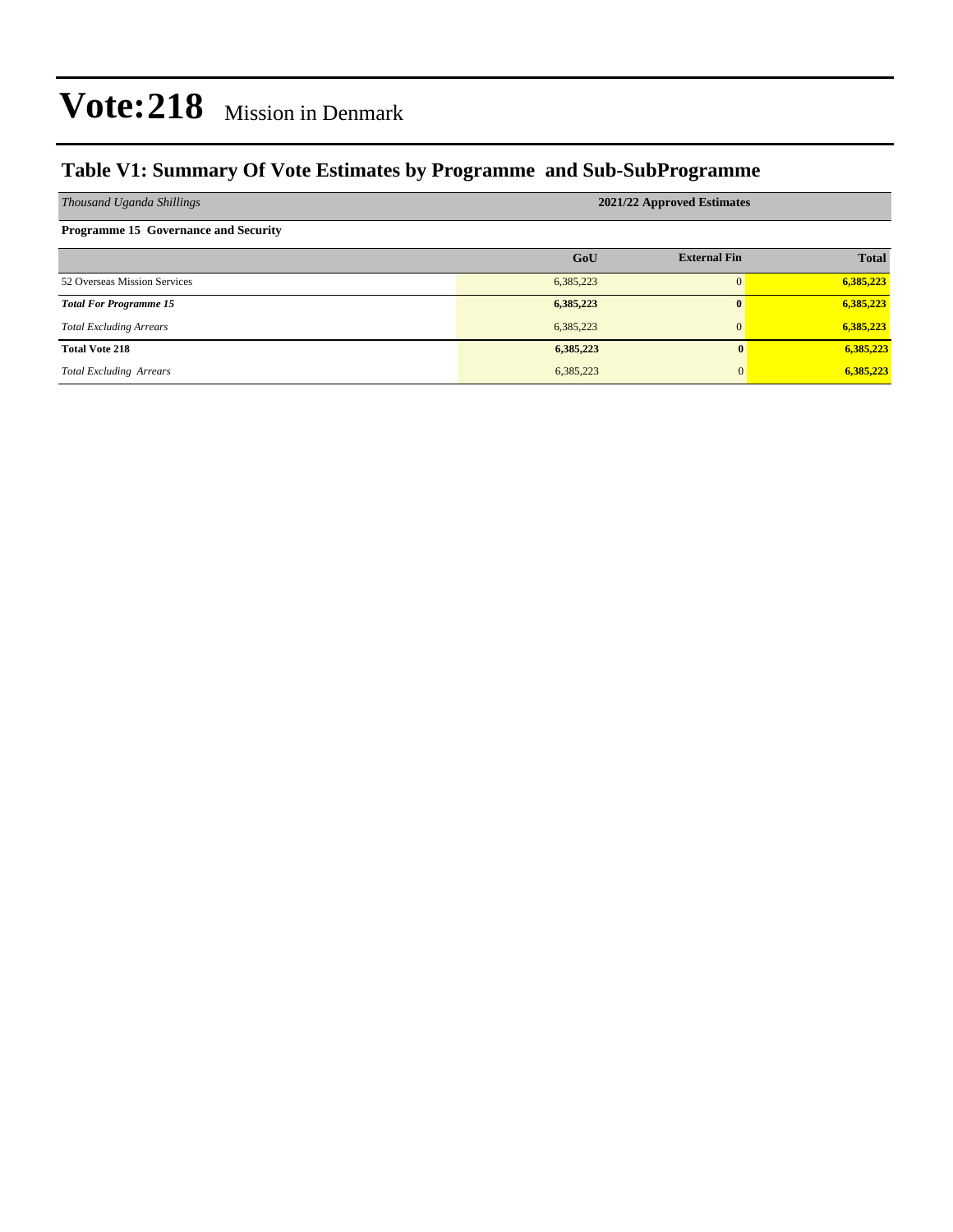### **Table V2: Summary Of Vote Estimates by Sub-SubProgramme,Department and Project**

| Thousand Uganda Shillings                                                 | 2020/21 Approved Budget |                     |                  |              |             | 2021/22 Approved Estimates    |              |  |
|---------------------------------------------------------------------------|-------------------------|---------------------|------------------|--------------|-------------|-------------------------------|--------------|--|
| <b>Sub-SubProgramme 52 Overseas Mission Services</b>                      |                         |                     |                  |              |             |                               |              |  |
| <b>Recurrent Budget Estimates</b>                                         | Wage                    | <b>Non-Wage</b>     | <b>AIA</b>       | <b>Total</b> | <b>Wage</b> | <b>Non-Wage</b>               | <b>Total</b> |  |
| 01 Headquarters Copenhagen                                                | 762,895                 | 5,622,328           | $\boldsymbol{0}$ | 6,385,223    | 762,895     | 5,622,328                     | 6,385,223    |  |
| <b>Total Recurrent Budget Estimates for Sub-</b><br><b>SubProgramme</b>   | 762,895                 | 5,622,328           | $\bf{0}$         | 6,385,223    | 762,895     | 5,622,328                     | 6,385,223    |  |
| Development Budget Estimates                                              | <b>GoU</b> Dev't        | <b>External Fin</b> | <b>AIA</b>       | <b>Total</b> |             | <b>GoU Dev't External Fin</b> | <b>Total</b> |  |
| 0974 Strengthening Mission in Denmark                                     | 150,000                 | $\mathbf{0}$        | $\mathbf{0}$     | 150,000      | $\Omega$    | $\Omega$                      | $\mathbf{0}$ |  |
| <b>Total Development Budget Estimates for Sub-</b><br><b>SubProgramme</b> | 150,000                 | $\bf{0}$            | $\bf{0}$         | 150,000      | $\bf{0}$    | $\mathbf{0}$                  | $\mathbf{0}$ |  |
|                                                                           | GoU                     | <b>External Fin</b> | <b>AIA</b>       | <b>Total</b> | GoU         | <b>External Fin</b>           | <b>Total</b> |  |
| <b>Total For Sub-SubProgramme 52</b>                                      | 6,535,223               | $\mathbf{0}$        | $\bf{0}$         | 6,535,223    | 6,385,223   | $\bf{0}$                      | 6,385,223    |  |
| <b>Total Excluding Arrears</b>                                            | 6,535,223               | $\mathbf{0}$        | $\mathbf{0}$     | 6,535,223    | 6,385,223   | $\mathbf{0}$                  | 6,385,223    |  |
| <b>Total Vote 218</b>                                                     | 6,535,223               | 0                   | $\bf{0}$         | 6,535,223    | 6,385,223   | $\bf{0}$                      | 6,385,223    |  |
| <b>Total Excluding Arrears</b>                                            | 6,535,223               | $\boldsymbol{0}$    | 0                | 6,535,223    | 6,385,223   | $\mathbf{0}$                  | 6,385,223    |  |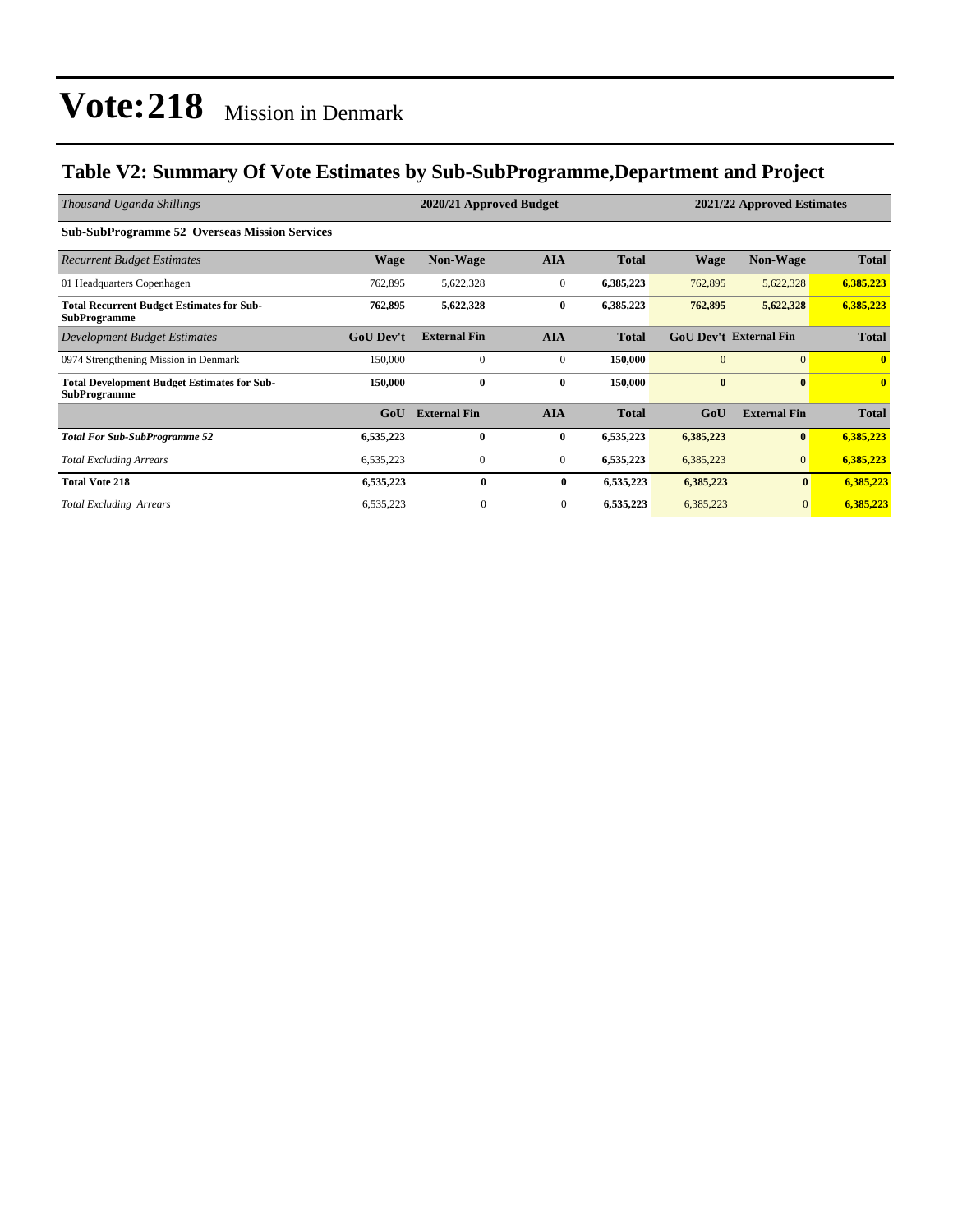### **Table V3: Summary Vote Estimates by Item**

| Thousand Uganda Shillings                                   | 2020/21 Approved Budget |                     |                  |              | 2021/22 Approved Estimates |                     |                         |  |
|-------------------------------------------------------------|-------------------------|---------------------|------------------|--------------|----------------------------|---------------------|-------------------------|--|
|                                                             | GoU                     | <b>External Fin</b> | AIA              | <b>Total</b> | GoU                        | <b>External Fin</b> | <b>Total</b>            |  |
| <b>Employees, Goods and Services (Outputs Provided)</b>     | 6,385,223               | $\bf{0}$            | $\bf{0}$         | 6,385,223    | 6,385,223                  | $\bf{0}$            | 6,385,223               |  |
| 211103 Allowances (Inc. Casuals, Temporary)                 | 1,801,438               | $\bf{0}$            | $\bf{0}$         | 1,801,438    | 2,009,438                  | $\bf{0}$            | 2,009,438               |  |
| 211105 Missions staff salaries                              | 762,895                 | $\bf{0}$            | $\bf{0}$         | 762,895      | 762,895                    | $\bf{0}$            | 762,895                 |  |
| 212201 Social Security Contributions                        | 152,410                 | $\bf{0}$            | $\bf{0}$         | 152,410      | $\bf{0}$                   | $\bf{0}$            | $\bf{0}$                |  |
| 213001 Medical expenses (To employees)                      | 192,962                 | $\bf{0}$            | $\bf{0}$         | 192,962      | 217,962                    | $\bf{0}$            | 217,962                 |  |
| 221001 Advertising and Public Relations                     | 118,004                 | $\bf{0}$            | $\bf{0}$         | 118,004      | 54,004                     | $\bf{0}$            | 54,004                  |  |
| 221005 Hire of Venue (chairs, projector, etc)               | 250,000                 | $\bf{0}$            | $\bf{0}$         | 250,000      | 40,000                     | $\mathbf{0}$        | 40,000                  |  |
| 221008 Computer supplies and Information Technology<br>(TT) | 10,507                  | $\bf{0}$            | $\bf{0}$         | 10,507       | 50,000                     | $\bf{0}$            | 50,000                  |  |
| 221009 Welfare and Entertainment                            | 75,625                  | $\bf{0}$            | $\bf{0}$         | 75,625       | 129,625                    | $\bf{0}$            | 129,625                 |  |
| 221011 Printing, Stationery, Photocopying and Binding       | 101,268                 | $\bf{0}$            | $\bf{0}$         | 101,268      | 101,268                    | $\bf{0}$            | 101,268                 |  |
| 221012 Small Office Equipment                               | 4,903                   | $\bf{0}$            | $\bf{0}$         | 4,903        | 4,903                      | $\bf{0}$            | 4,903                   |  |
| 222001 Telecommunications                                   | 62,305                  | $\bf{0}$            | $\bf{0}$         | 62,305       | 72,305                     | $\bf{0}$            | 72,305                  |  |
| 222002 Postage and Courier                                  | 14,010                  | $\bf{0}$            | $\bf{0}$         | 14,010       | 14,010                     | $\bf{0}$            | 14,010                  |  |
| 223001 Property Expenses                                    | 19,675                  | $\bf{0}$            | $\bf{0}$         | 19,675       | 25,675                     | $\bf{0}$            | 25,675                  |  |
| 223003 Rent – (Produced Assets) to private entities         | 1,729,690               | $\bf{0}$            | $\bf{0}$         | 1,729,690    | 1,746,690                  | $\bf{0}$            | 1,746,690               |  |
| 223004 Guard and Security services                          | 21,014                  | $\bf{0}$            | $\bf{0}$         | 21,014       | 21,014                     | $\bf{0}$            | 21,014                  |  |
| 223005 Electricity                                          | 31,522                  | $\bf{0}$            | $\bf{0}$         | 31,522       | 31,522                     | $\bf{0}$            | 31,522                  |  |
| 223006 Water                                                | 17,512                  | $\bf{0}$            | $\bf{0}$         | 17,512       | 17,512                     | $\bf{0}$            | 17,512                  |  |
| 223007 Other Utilities- (fuel, gas, firewood, charcoal)     | 188,717                 | $\bf{0}$            | $\bf{0}$         | 188,717      | 188,717                    | $\bf{0}$            | 188,717                 |  |
| 226001 Insurances                                           | 46,582                  | $\bf{0}$            | $\bf{0}$         | 46,582       | 46,582                     | $\bf{0}$            | 46,582                  |  |
| 227001 Travel inland                                        | 202,684                 | $\bf{0}$            | $\bf{0}$         | 202,684      | 250,000                    | $\bf{0}$            | 250,000                 |  |
| 227002 Travel abroad                                        | 243,825                 | $\bf{0}$            | $\bf{0}$         | 243,825      | 243,825                    | $\bf{0}$            | 243,825                 |  |
| 227003 Carriage, Haulage, Freight and transport hire        | 156,570                 | $\bf{0}$            | $\bf{0}$         | 156,570      | 156,570                    | $\bf{0}$            | 156,570                 |  |
| 227004 Fuel, Lubricants and Oils                            | 49,734                  | $\bf{0}$            | $\bf{0}$         | 49,734       | 50,000                     | $\bf{0}$            | 50,000                  |  |
| 228002 Maintenance - Vehicles                               | 33,273                  | $\bf{0}$            | $\bf{0}$         | 33,273       | 50,000                     | $\bf{0}$            | 50,000                  |  |
| 228004 Maintenance – Other                                  | 98,100                  | $\bf{0}$            | $\bf{0}$         | 98,100       | 100,707                    | $\bf{0}$            | 100,707                 |  |
| <b>Investment</b> (Capital Purchases)                       | 150,000                 | $\bf{0}$            | $\bf{0}$         | 150,000      | $\bf{0}$                   | $\bf{0}$            | $\overline{\mathbf{0}}$ |  |
| 312101 Non-Residential Buildings                            | 150,000                 | $\bf{0}$            | $\bf{0}$         | 150,000      | $\boldsymbol{0}$           | $\bf{0}$            | $\bf{0}$                |  |
| <b>Grand Total Vote 218</b>                                 | 6,535,223               | $\bf{0}$            | $\bf{0}$         | 6,535,223    | 6,385,223                  | $\bf{0}$            | 6,385,223               |  |
| <b>Total Excluding Arrears</b>                              | 6,535,223               | $\boldsymbol{0}$    | $\boldsymbol{0}$ | 6,535,223    | 6,385,223                  | $\mathbf{0}$        | 6,385,223               |  |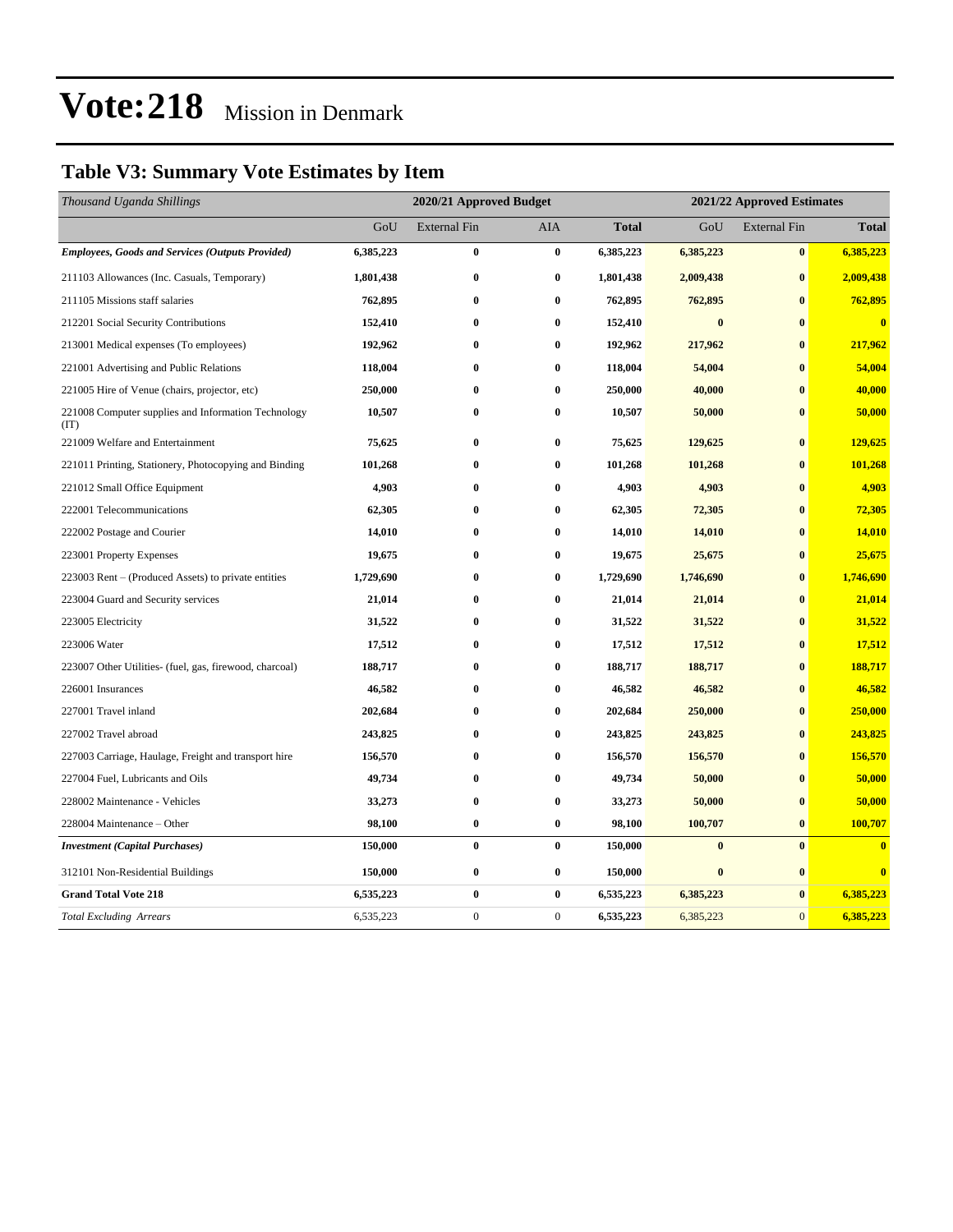#### **Table V4: Detailed Estimates by Sub-SubProgramme, Department,Project and Budget Output and Item**

#### *Sub-SubProgrammme 52 Overseas Mission Services*

*Recurrent Budget Estimates*

#### **Department 01 Headquarters Copenhagen**

| Thousand Uganda Shillings                                                   |                       | 2020/21 Approved Budget |                  | 2021/22 Approved Estimates |                  |              |               |
|-----------------------------------------------------------------------------|-----------------------|-------------------------|------------------|----------------------------|------------------|--------------|---------------|
| <b>Outputs Provided</b>                                                     | Wage                  | Non Wage                | AIA              | <b>Total</b>               | Wage             | Non Wage     | <b>Total</b>  |
| <b>Budget Output 165201 Cooperation frameworks</b>                          |                       |                         |                  |                            |                  |              |               |
| 211103 Allowances (Inc. Casuals, Temporary)                                 | $\boldsymbol{0}$      | 1,472,612               | $\overline{0}$   | 1,472,612                  | $\mathbf{0}$     | 1,505,612    | 1,505,612     |
| 211105 Missions staff salaries                                              | 762,895               | $\boldsymbol{0}$        | $\mathbf{0}$     | 762,895                    | 762,895          | $\mathbf{0}$ | 762,895       |
| 212201 Social Security Contributions                                        | $\boldsymbol{0}$      | 152,410                 | $\mathbf{0}$     | 152,410                    | $\mathbf{0}$     | $\mathbf{0}$ | $\bf{0}$      |
| 213001 Medical expenses (To employees)                                      | $\boldsymbol{0}$      | 192,962                 | $\mathbf{0}$     | 192,962                    | $\mathbf{0}$     | 217,962      | 217,962       |
| 221001 Advertising and Public Relations                                     | $\boldsymbol{0}$      | 14,004                  | $\boldsymbol{0}$ | 14,004                     | $\mathbf{0}$     | 14,004       | 14,004        |
| 221008 Computer supplies and Information Technology (IT)                    | $\boldsymbol{0}$      | 10,507                  | $\overline{0}$   | 10,507                     | $\mathbf{0}$     | 50,000       | 50,000        |
| 221009 Welfare and Entertainment                                            | $\boldsymbol{0}$      | 51,625                  | $\overline{0}$   | 51,625                     | $\mathbf{0}$     | 55,625       | 55,625        |
| 221011 Printing, Stationery, Photocopying and Binding                       | $\boldsymbol{0}$      | 26,268                  | $\mathbf{0}$     | 26,268                     | $\mathbf{0}$     | 26,268       | 26,268        |
| 221012 Small Office Equipment                                               | $\boldsymbol{0}$      | 4,903                   | $\boldsymbol{0}$ | 4,903                      | $\mathbf{0}$     | 4,903        | 4,903         |
| 222001 Telecommunications                                                   | $\boldsymbol{0}$      | 62,305                  | $\mathbf{0}$     | 62,305                     | $\mathbf{0}$     | 72,305       | 72,305        |
| 222002 Postage and Courier                                                  | $\boldsymbol{0}$      | 14,010                  | $\boldsymbol{0}$ | 14,010                     | $\mathbf{0}$     | 14,010       | 14,010        |
| 223003 Rent – (Produced Assets) to private entities                         | $\boldsymbol{0}$      | 1,729,690               | $\mathbf{0}$     | 1,729,690                  | $\mathbf{0}$     | 1,746,690    | 1,746,690     |
| 223004 Guard and Security services                                          | $\boldsymbol{0}$      | 21,014                  | $\mathbf{0}$     | 21,014                     | $\mathbf{0}$     | 21,014       | 21,014        |
| 223005 Electricity                                                          | $\boldsymbol{0}$      | 31,522                  | $\boldsymbol{0}$ | 31,522                     | $\mathbf{0}$     | 31,522       | 31,522        |
| 223006 Water                                                                | $\boldsymbol{0}$      | 17,512                  | $\boldsymbol{0}$ | 17,512                     | $\mathbf{0}$     | 17,512       | 17,512        |
| 223007 Other Utilities- (fuel, gas, firewood, charcoal)                     | $\boldsymbol{0}$      | 188,717                 | $\overline{0}$   | 188,717                    | $\mathbf{0}$     | 188,717      | 188,717       |
| 226001 Insurances                                                           | $\mathbf{0}$          | 46,582                  | $\mathbf{0}$     | 46,582                     | $\mathbf{0}$     | 46,582       | 46,582        |
| 227001 Travel inland                                                        | $\boldsymbol{0}$      | 81,489                  | $\mathbf{0}$     | 81,489                     | $\mathbf{0}$     | 100,000      | 100,000       |
| 227002 Travel abroad                                                        | $\boldsymbol{0}$      | 18,019                  | $\boldsymbol{0}$ | 18,019                     | $\mathbf{0}$     | 18,019       | <b>18,019</b> |
| 227003 Carriage, Haulage, Freight and transport hire                        | $\boldsymbol{0}$      | 156,570                 | $\mathbf{0}$     | 156,570                    | $\mathbf{0}$     | 156,570      | 156,570       |
| 227004 Fuel, Lubricants and Oils                                            | $\boldsymbol{0}$      | 49,734                  | $\overline{0}$   | 49,734                     | $\mathbf{0}$     | 50,000       | 50,000        |
| 228002 Maintenance - Vehicles                                               | $\mathbf{0}$          | 33,273                  | $\boldsymbol{0}$ | 33,273                     | $\mathbf{0}$     | 50,000       | 50,000        |
| 228004 Maintenance – Other                                                  | $\boldsymbol{0}$      | 98,100                  | $\mathbf{0}$     | 98,100                     | $\mathbf{0}$     | 100,707      | 100,707       |
| <b>Total Cost of Budget Output 01</b>                                       | 762,895               | 4,473,827               | 0                | 5,236,723                  | 762,895          | 4,488,022    | 5,250,917     |
| <b>Budget Output 165202 Consulars services</b>                              |                       |                         |                  |                            |                  |              |               |
| 211103 Allowances (Inc. Casuals, Temporary)                                 | $\boldsymbol{0}$      | 328,826                 | $\mathbf{0}$     | 328,826                    | $\mathbf{0}$     | 503,826      | 503,826       |
| 223001 Property Expenses                                                    | $\boldsymbol{0}$      | 19,675                  | $\mathbf{0}$     | 19,675                     | $\boldsymbol{0}$ | 25,675       | 25,675        |
| <b>Total Cost of Budget Output 02</b>                                       | $\boldsymbol{\theta}$ | 348,501                 | 0                | 348,501                    | $\pmb{\theta}$   | 529,501      | 529,501       |
| Budget Output 165204 Promotion of trade, tourism, education, and investment |                       |                         |                  |                            |                  |              |               |
| 221001 Advertising and Public Relations                                     | $\boldsymbol{0}$      | 104,000                 | $\boldsymbol{0}$ | 104,000                    | $\mathbf{0}$     | 40,000       | 40,000        |
| 221005 Hire of Venue (chairs, projector, etc)                               | $\boldsymbol{0}$      | 250,000                 | $\boldsymbol{0}$ | 250,000                    | $\mathbf{0}$     | 40,000       | 40,000        |
| 221009 Welfare and Entertainment                                            | $\boldsymbol{0}$      | 24,000                  | $\boldsymbol{0}$ | 24,000                     | $\boldsymbol{0}$ | 74,000       | 74,000        |
| 221011 Printing, Stationery, Photocopying and Binding                       | $\boldsymbol{0}$      | 75,000                  | $\boldsymbol{0}$ | 75,000                     | $\mathbf{0}$     | 75,000       | 75,000        |
| 227001 Travel inland                                                        | $\boldsymbol{0}$      | 121,194                 | $\boldsymbol{0}$ | 121,194                    | $\boldsymbol{0}$ | 150,000      | 150,000       |